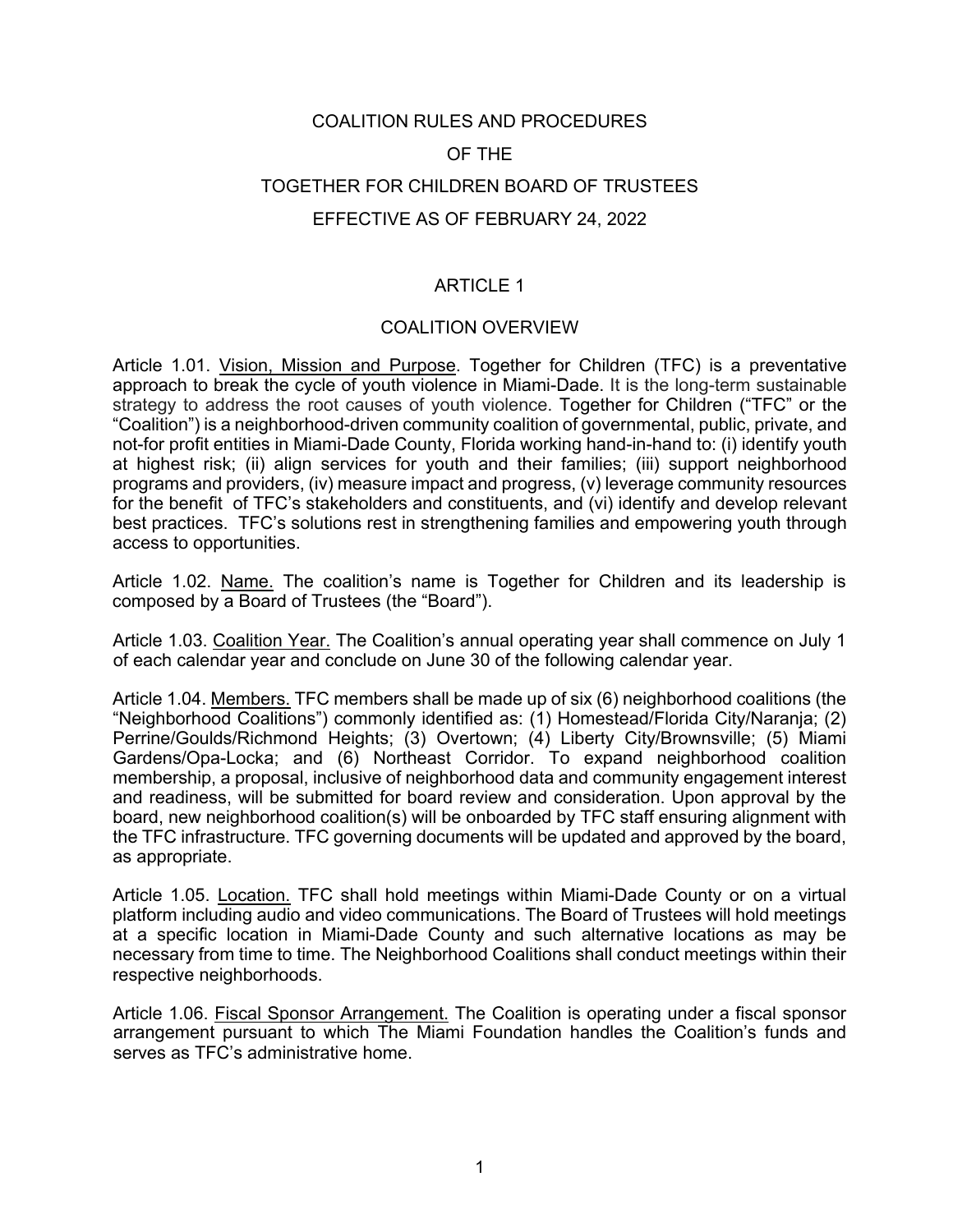# ARTICLE 2

# GUIDING PRINCIPLES

The following principles guide the creation of the Coalition, the organizational structure, governance, duties, and operating procedures of the Coalition:

- Coalition members will develop and be guided by a common agenda, as initially reflected in these Rules and Procedures.
- Coalition members will develop shared measurement systems to measure and report progress/success.
- Coalition members will undertake a common work plan, and share information and lessons learned from their separate (but mutually reinforcing) activities.
- Coalition members will commit to continuous communication and active participation in all workshops, meetings and activities.
- Coalition members will develop and provide adequate organizational support.
- Coalition members will pool their time, talent and resources to achieve common goals.

## ARTICLE 3

## BOARD OF TRUSTEES

All management powers over the operation and affairs of the Coalition shall be exclusively vested in the Board and the Board shall have full, exclusive and complete discretion, power and authority to manage, control, administer and operate the affairs of the Coalition and delegate any such power to individual officers or committees.

## Article 3.01. Neighborhood Representatives.

The Board will include voting representatives from each of the Neighborhood Coalitions as follows (the "Neighborhood Representatives"):

- Each of the six (6) Neighborhood Coalitions will designate two (2) primary representatives and one (1) alternate representative to the Board. The alternative representatives are non-voting, unless one of the voting primary representatives is unavailable for the meeting.
- Youth from all six (6) Neighborhood Coalitions will select one (1) youth representative to the Board. Parents from all six (6) Neighborhood Coalitions will select one (1) parent representative.
- Neighborhood Representatives to the Board will total twelve (12) primary representatives and six (6) alternates from all Neighborhood Coalitions, one (1) youth representative, and one (1) parent representative.

## Article 3.02. Anchor Partner Representatives.

The Board will include one (1) voting representatives from each of the following anchor partners as designated by each (the "Anchor Representatives" and together with the Neighborhood Representatives, the "Board Members"):

• Miami-Dade County Public Schools Superintendent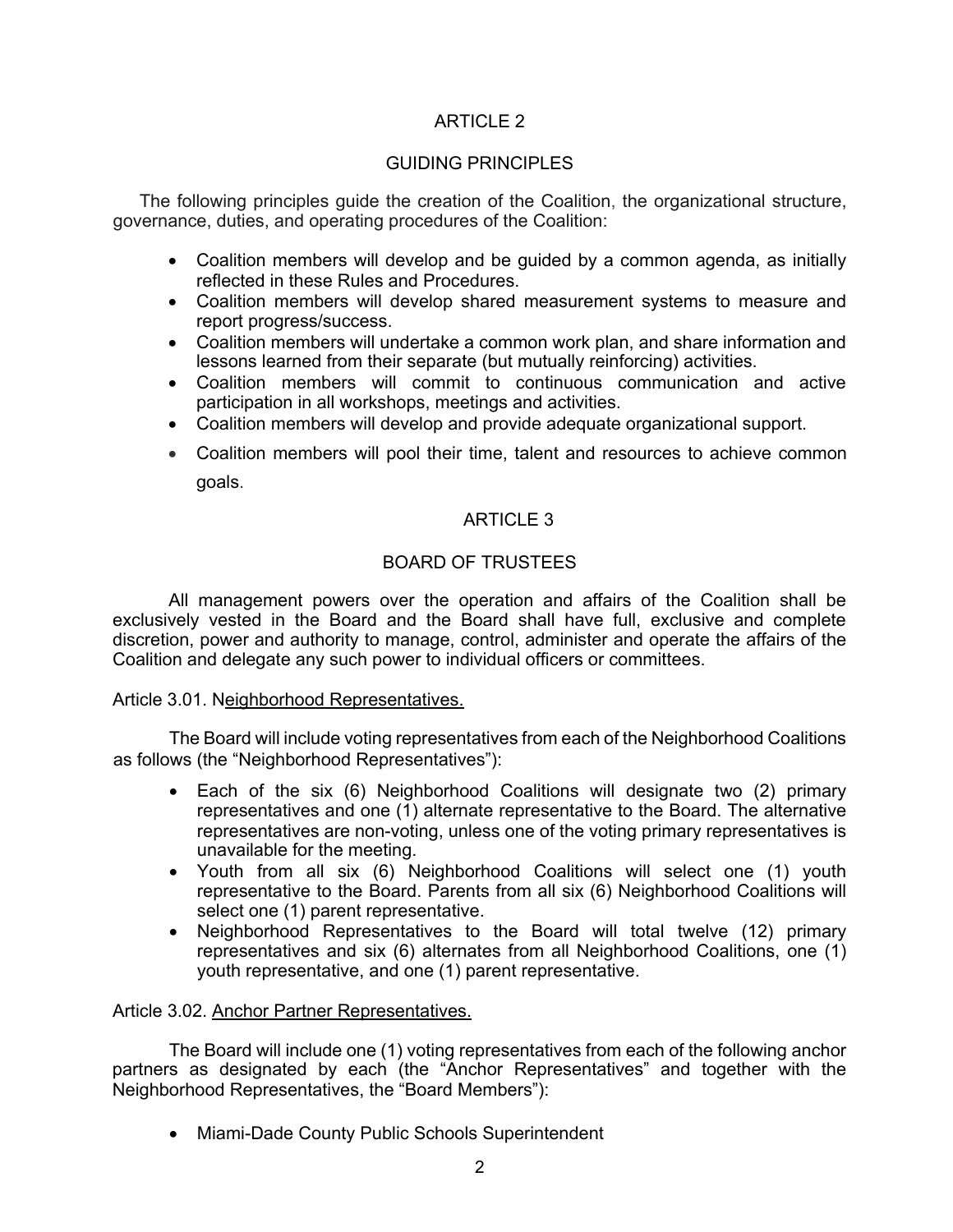- Miami-Dade County Public Schools School Board Chair
- Miami-Dade County Mayor
- Miami-Dade County Board of County Commissioners Chair
- City of Miami Representative from the Office of the Mayor, City Manager
- The Miami Foundation's CEO
- Miami-Dade State Attorney's Office
- Miami-Dade Public Defender
- Department of Children and Families Managing Director
- Department of Juvenile Justice Chief Probation Officer

The Board will include one (1) non-voting advisors (authorized to attend the Board meetings with no voting rights) from each of the following anchor partners as designated by each:

- Circuit Unified Children's Court Administrative Judge
- Boston Consulting Group Miami Office Managing Partner
- United Way of Miami-Dade CEO
- Higher Education Partners
- Funding Partners

Article 3.03. Board Member Terms and Appointments. All Board Members shall serve two (2) year terms and the Neighborhood Coalitions or Anchor Partners, as applicable, shall appoint the Board Members for the following term before the lapse of the second Coalition Year. In the event that any Board Member no longer can act as a Board Member, the Neighborhood Coalition or Anchor Partner (as applicable) which appointed such departing Board Member shall appoint a replacement Board Member.

Article 3.04. Duties, Expectations, and Requirements of Board Members. TFC is envisioned as a collaborative effort in which time, talent, and resources are committed to the good of the whole. Duties of the Board Members include but are not limited to: (i) Respect all representatives of the Together for Children Coalition and the communities it serves; (ii) Maintain professional and appropriate conduct when representing the Coalition and all of its Neighborhood Coalitions; (iv) Submit the following, in writing, to the Secretary; changes in address, telephone number(s), email and/or other pertinent contact information; (v) Notify the Coalition's Executive Committee regarding any illegal or unethical behavior in relation to TFC business; (vi) Notify Executive Committee and the Committee Chairperson, as appropriate, if level of participation needs to be reduced due to outside commitments such as work, home or education; and (vii) actively seek out other community stakeholders to join in our efforts. Board Members are empowered to think and act critically but shall not take actions at variance with TFC positions.

Article 3.05. Board Member Benefits. Board Members who have fulfilled their duties as described in Article 3.04 are eligible to receive meeting minutes and run for leadership roles in the Coalition.

Article 3.06. Authorized Board Members. Any Board Member who has been a voting representative for at least five (5) business days prior to any Coalition Board meeting, shall be eligible to vote in such Coalition Board Meeting and any General Body or special meetings of the Board, as well as hold elective offices in TFC. Voting may take place as voice, rising, roll call or ballot (electronic or paper). Coalition informational updates may be provided via conference call; however, all meetings requiring Board action must be held in person.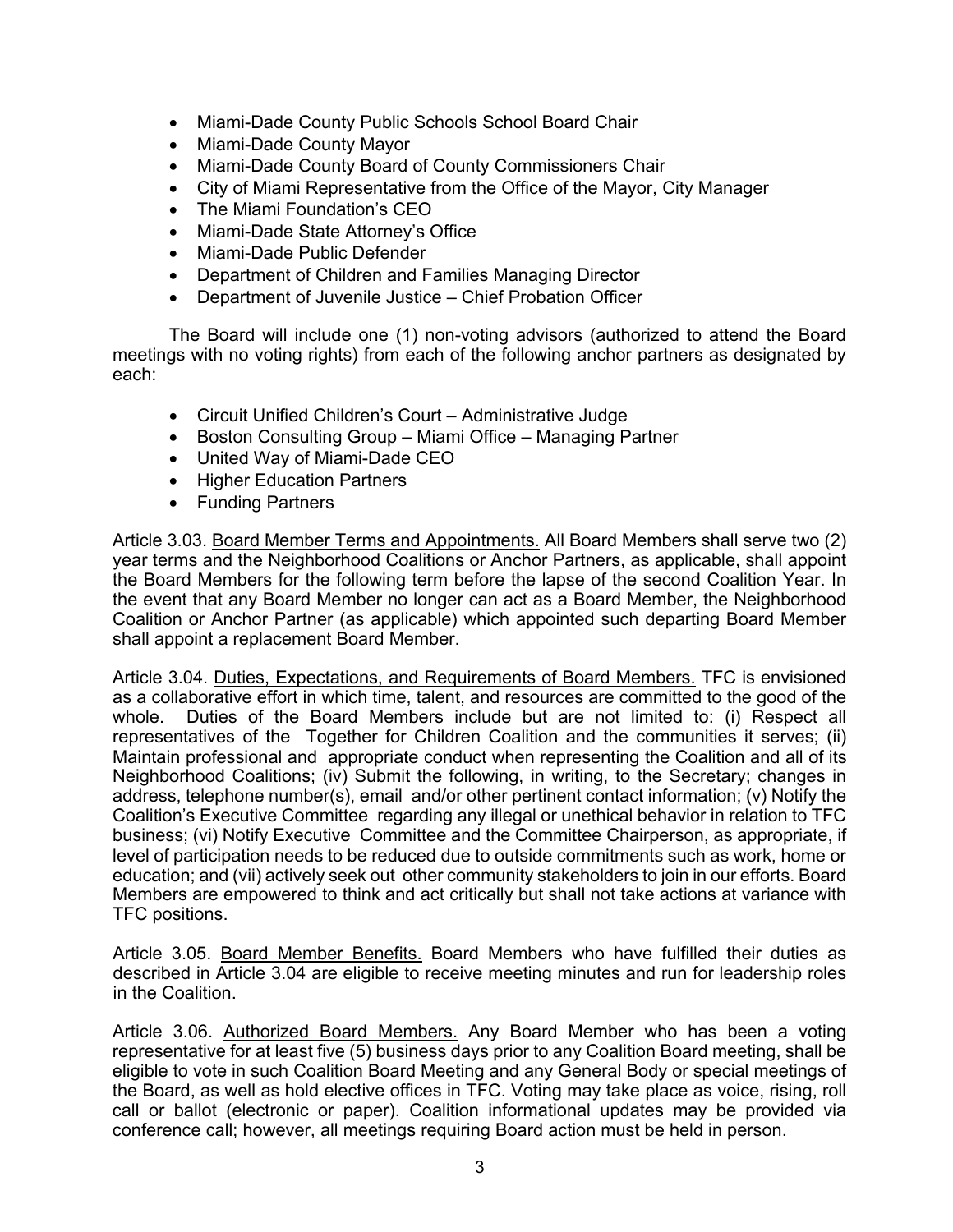# ARTICLE 4

## **MEETINGS**

Article 4.01. General Body Board Meetings. General body Board meetings are to be held monthly ("General Body Meetings").

Article 4.02. Special Meetings. Special meetings of the Board may be called for any purpose(s) at any time by the Chairperson of the Board, by the action of a majority of the Executive Committee or action of two-thirds (2/3) of the Board Members in good standing. Good standing means that the Board Members have fulfilled their duties and obligations as set forth in these Rules and Procedures. The call or request shall state the purpose(s) of the proposed special meeting, as well as the specified date, time and place of such meeting(s).

Article 4.03. Meeting Notification. Notice of the date, time, place and purpose(s) of the special meeting(s) shall be provided by way of email, text message, telephone, or mail.

Article 4.04. Quorum. At least one (1) Neighborhood Representative from all six (6) Neighborhood Coalitions and at least five (5) Anchor Representatives must be present to achieve quorum. Board Members may participate at general regular meetings via conference call but will not be able to vote or contribute to quorum.

Article 4.05. Majority. When a quorum is present, the vote of a majority of the Board Members present shall be the act of the Coalition. Each Board Member shall have one vote on each matter submitted to a vote at any meeting as long as they are authorized, as per Article 3.04. The Board Members must exercise such voting right in person.

Article 4.06. Attendance. When a Board Member has been absent from three (3) Board meetings within a fiscal year, the Board Member shall be deemed to have resigned from Board unless the Board Chairperson excuses the absences for good cause. Good cause shall be an illness of the Board Member; death or serious illness of a family member of the Board Member; or other circumstances beyond the control of the Board Member.

Article 4.07. Order of Business. To the extent not inconsistent with these Rules and Procedures, the Board adopts the most current version of "Robert's Rules of Order, Newly Revised" as its guide to Parliamentary Procedures in business matters that requires a vote. A copy of "Robert's Rules of Order, Newly Revised" and a copy of the TFC governing processes will be made available upon request.

# ARTICLE 5

## EXECUTIVE DIRECTOR AND COMMITTEE

Article 5.01. Executive Director or Coalition Facilitator. The Board shall appoint an "Executive Director" to carry on the affairs and facilitate the goals of Coalition. The Executive Director shall manage operations, implement strategy and ensure that the goals of The Coalition are met. The Executive Director shall develop and cultivate professional working relationships with other organizations, community leaders and businesses. The Executive Director shall represent the Coalition at meetings and events. The Executive Director shall account to the Executive Committee for any funding received or expenditures undertaken on the Coalition's behalf, provided, however, that in the Coalition's initial stages it is an unincorporated volunteer driven organization and the Executive Director will operate within the financial sponsorship and oversight of The Miami Foundation.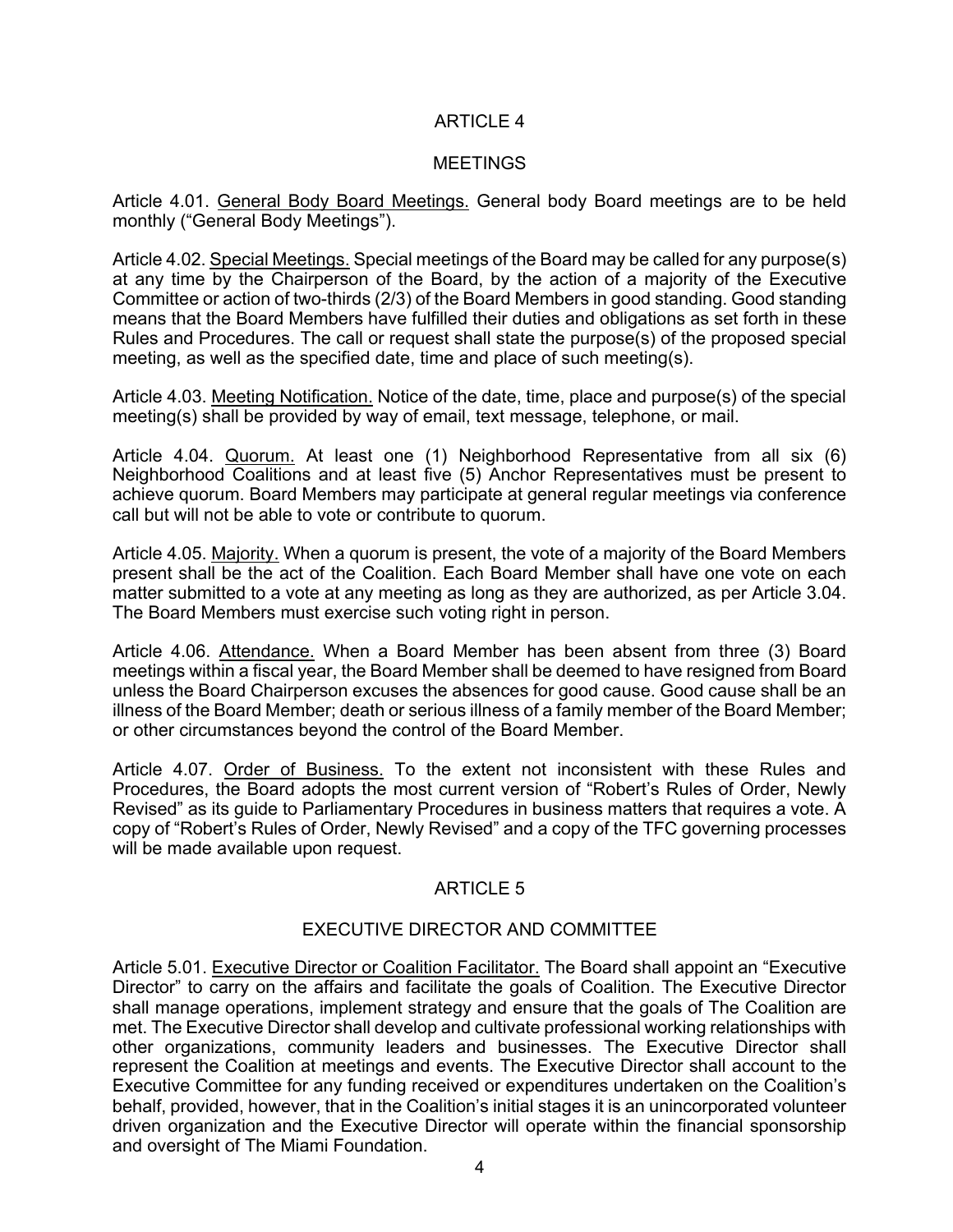Article 5.02. Executive Committee. The Executive Committee shall consist of the Executive Director and the following four (4) officers: Chairperson, Vice Chairperson, Treasurer, and Secretary ("Executive Officer"). The Board shall appoint each of the members of the Executive Committee.

Article 5.03. Chairperson. The Chairperson shall attend and preside over Executive Committee meetings and other matters related to the Coalition. The Chairperson shall support the operations, implementation and strategy of the goals of the Coalition. He/she shall work together with the Executive Director regarding the work, goals and expenditures related to the Coalition's mission under the financial sponsorship and oversight of The Miami Foundation. The Chairperson will also appoint ad hoc committees and appoint the committee chair, vicechair, and representatives of each committee, except for those specifically appointed by these Rules and Procedures, and shall provide notification to the Board of such appointments. The Chairman shall consider the committee representatives' job responsibilities in making such appointments.

Article 5.04. Vice Chairperson. The Vice Chairperson shall receive committee minutes at least seven (7) business days prior to the General Body Meeting. The Vice Chairperson shall support the affairs of the Coalition in accordance with these Rules and Procedures. The Vice Chairperson shall represent the Coalition at events. The Vice Chairperson shall develop and cultivate professional working relationships with other organizations, community leaders and businesses. If the Chairperson is not in attendance, the Vice Chairperson will act as the Chairperson. The Vice Chairperson will assume the office and duties of the chair, if office becomes vacant, until the Executive Committee fills such vacancy through an election.

Article 5.05. Secretary. The Secretary, with support from the Executive Director, shall be present at meetings of the Coalition. The Secretary shall support the operations, implementation and strategy of the goals of the Coalition. He/she shall work with the Executive Director to maintain and distribute minutes of all General Body and Executive Committee meetings. The Secretary shall work to create and submit reports to the Coalition's representatives at meetings. He/she shall work with the Executive Director to maintain accurate TFC contact and mailing lists details, as well, as an accurate attendance record of representatives for all events. The Secretary shall assume the office and duties of the vicechair, in the event that office becomes vacant, until the Board fills such vacancy. In the event the offices of both the chair and the vice-chair should become vacant, the secretary shall assume the office of the chair until the Executive Committee fills such vacancy.

Article 5.06. Treasurer. The Treasurer, with support from the Executive Director, shall be present at meetings of the Coalition. The Treasurer shall support the operations, implementation and strategy of the goals of the Coalition. The Treasurer will be selected by the fiscal sponsor and serve as the TFC Board's liaison to the fiscal sponsor. The Treasurer may provide additional collaborative fiscal support to the Executive Director, as deemed necessary by the fiscal sponsor.

Article 5.07. Executive Term of Office. From 2022 through 2024, each Executive Officer shall serve for a term of two (2) years or until his/her successor is duly elected and takes office, except in the event of written resignation, relocation out of the Miami-Dade area, removal from office, or death. There shall be a transition period of at least thirty (30) days but not more than sixty (60) days to ensure continuity between the outgoing executive and the incoming executive. Election of an Executive Officer to fill an unexpected, sudden vacancy or unexpired term of an office shall not be considered as a term. Appointment by the Executive Committee or Executive Director to fill an unexpired term shall not be considered a term. Any Executive Officer that serves to fill an unexpired term or is appointed is considered an authentic executive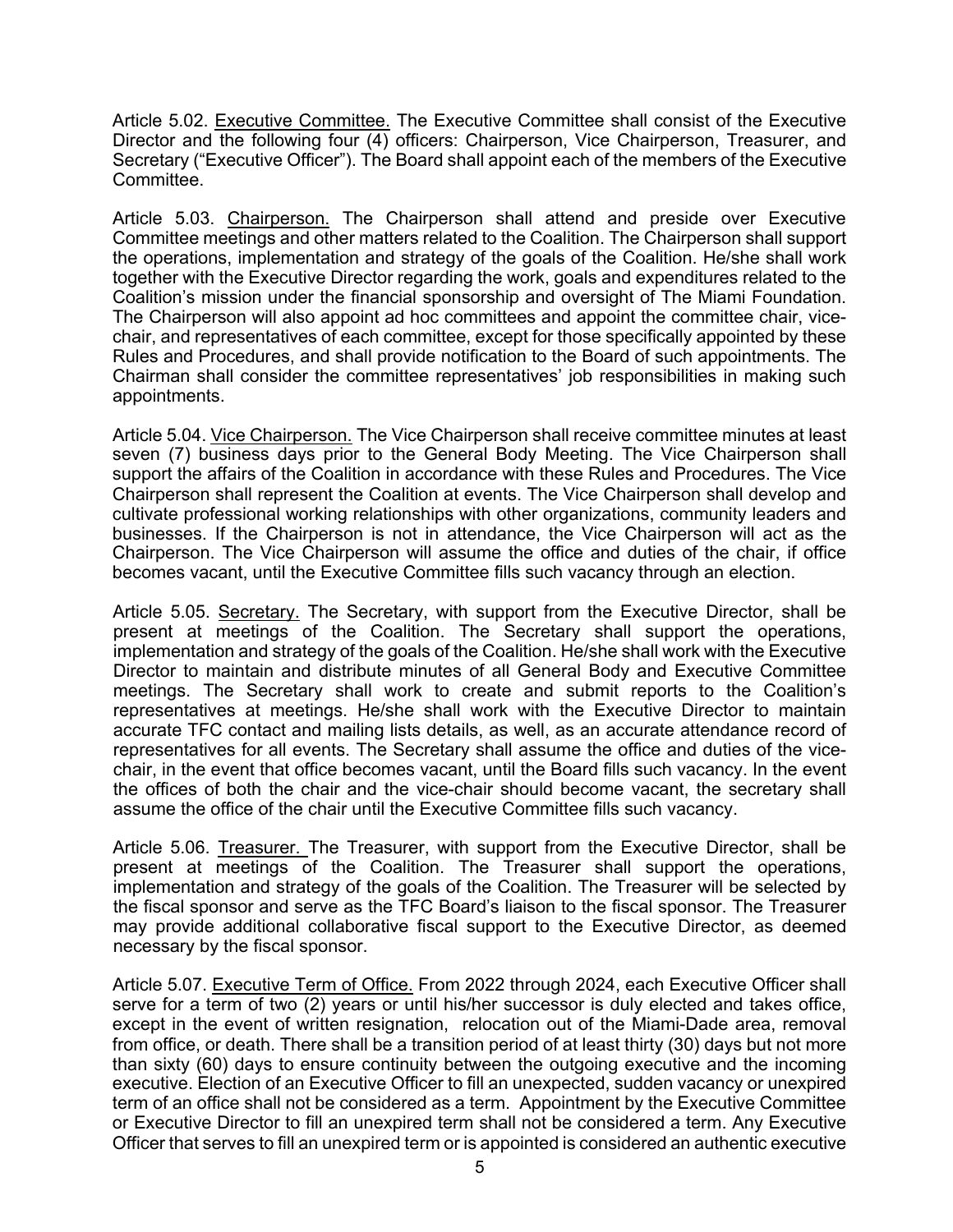and should be referred to as such.

# ARTICLE 6

## ELECTIONS

Article 6.01. Election Process. Each Executive Officer shall be elected by the Board and shall take office at the beginning of the fiscal year, defined as July 1<sup>st</sup> unless otherwise specified, at the time of the election. A special meeting will be held outside of the General Body Meeting for the elections.

Article 6.02. Voting. Nominations for Executive Officers will be made at the special meeting. Voting shall be done verbally. Authorized Board Members pursuant to Article 3.04 are eligible to vote. The Executive Director shall have the responsibility of facilitating the voting process and announcing Executive Committee appointees. Executive Officers shall be elected by the plurality of votes. In the event of a tie vote, only those candidates shall participate in a runoff election until one candidate receives a plurality of votes.

Article 6.03. Appointments. The Executive Director may be called upon to appoint Executive Committee representatives if the appointment is on election day or due to the lack of candidates interested in an executive capacity and shall be considered for a full term. If the appointment is to fill an unexpired term, that appointment shall not be considered a term. Any Executive Committee member that is appointed to fill an unexpired term is considered an authentic executive appointee and should be referred to as such.

# ARTICLE 7

## **COMMITTEES**

Article 7.01. Committees. The Executive Committee may designate committees for achieving the Coalition's goals and/or complementary special projects in the short term.

## ARTICLE 8

## AMENDMENTS

Article 8.01. Amendments. These Rules and Procedures supersede all other documents expressing or implying the intentions of the Coalition. They may be amended, modified, enhanced, improved, updated or repealed only by the affirmative vote of 75% of the Board Members. They may be amended as frequently as necessary. These Rules and Procedures will be reviewed in its entirety for the purposes of ratification once every twelve (12) months or three hundred sixty-five (365) days.

Originated: December 2019

Amended: January 2022